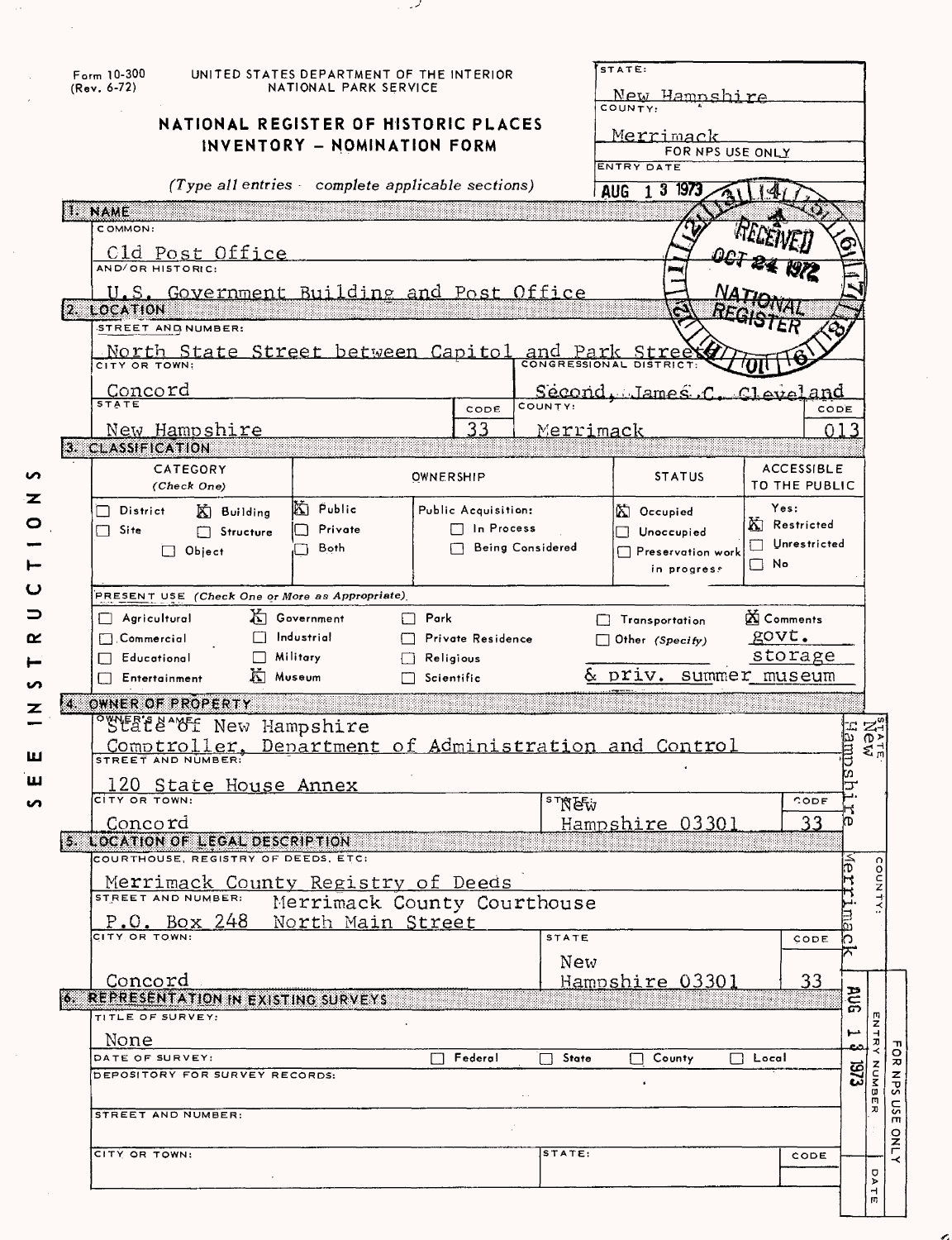|  | 7 DESCRIPTION    |             |      |           |             |              |       |               |  |
|--|------------------|-------------|------|-----------|-------------|--------------|-------|---------------|--|
|  | <b>CONDITION</b> | (Check One) |      |           |             |              |       |               |  |
|  |                  | Excellent   | Good | K Fair    |             | Deteriorated | Ruins | Unexposed     |  |
|  |                  | (Check One) |      |           | (Check One) |              |       |               |  |
|  |                  | Altered     |      | Unaltered |             |              | Moved | Original Site |  |

**DESCRIBE THE PRESENT AND ORIGINAL (if known) PHYSICAL APPEARANCE**

The former United States Government Building and Post Office Property occupies a square bounded by State Street on the east, .Capitol Street on the south, Green Street on the west, and Park Street on the north. The original building, constructed after plans of James Riggs Hill, Supervising Architect for the Treasury Department, was begun in 1884 and completed in  $1889$ . the addition to the rear, carefully matching the original stonework, was completed in two stages, 1913 $\sqrt{m}$  1938. The building was in continual use by the Federal Government until 1967, after which maintenance has been minimal.

The original building, nearly centrally located on one and one-half acres, measured approximately one hundred sixteen by eighty feet, (rhe two full stories above ground, which housed the Post Office, District Court, Pension Office, and Marshall's Office are surmounted by a steep, hipped roof through which eight dormer windows light a partial third storey. The outer foundation walls of brick and granite approach a thickness of three and one-half feet, and contain a full basement, in part above ground. The inner foundation walls, which divide the basement into many rooms, are of brick. Two chimneys near the front of the building have been removed to below roof level.

The outside walls are of solid masonry, gray Concord granite backed by brick. Most of the surface is rough-hewn in texture, in contrast with the smoothness of the lighter-<del>colored architectural d</del>etail. The two-storey, flat roofed<br>addition, measuring eighty by sixty-five feet, is of essentially the same appearance in the shades and textures of the stonework. Considerable superficial damage from leakage has occurred here.

A conspicuous feature of the east facade is the recessed porch with its three somewhat flattened Gothic arches\_ supported at their junctures by two short polished columns set upon heavy square bases. The porch floor and the base molding form a continuous horizontal line below which all stonework is smooth. The first- storey windows repeat the curves and molding of the entrance arches, and with their three recessed sash and deep mullions reveal the thickness of the walls. 'The large rectangular windows of the Courtroom above retain the same divisions as those of the lower storey and are capped by the first of several courses of the well defined cornice. The principal roof surfaces are interrupted by eight smooth-faced granite dormers with false gables and ball finials, and by three tall chimneys, whose stone is smooth-cut to the roof line rough -hewn above.

Other ornamental features include the several courses of string molding of varying emphasis; the many sculptured bosses; the two sets of three small windows diagonally aligned in the south wall to light the stairs; the heavy ornamental grillwork of the two narrow windows in the entrance porch; the three (contd. )

**Un**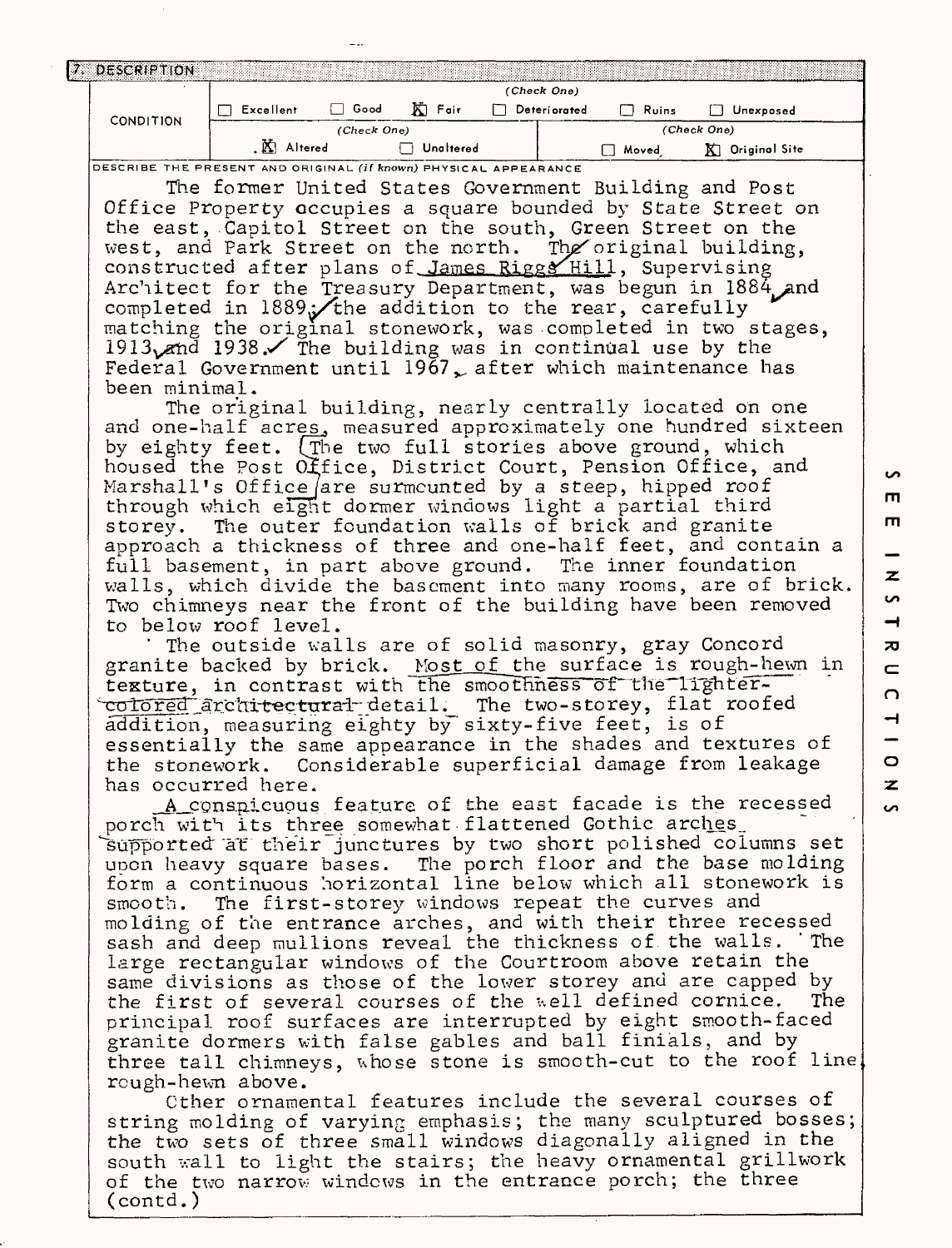| PERIOD (Check One or More as Appropriate)                   |                     |                                       |                                                                                                                            |
|-------------------------------------------------------------|---------------------|---------------------------------------|----------------------------------------------------------------------------------------------------------------------------|
| Pre-Columbian                                               | $\Box$ 16th Century | 18th Century                          | 20th Century                                                                                                               |
| $\Box$ 15th Century                                         | $\Box$ 17th Century | M 19th Century                        |                                                                                                                            |
| SPECIFIC DATE(S) (If Applicable and Known)                  | 1884-1889           |                                       |                                                                                                                            |
| AREAS OF SIGNIFICANCE (Check One or More as Appropriate)    |                     |                                       |                                                                                                                            |
| Aboriginal                                                  | □ Education         | $\Box$ Political                      | Urban Planning                                                                                                             |
| $\Box$ Prehistoric                                          | <b>Engineering</b>  | Religion/Phi-                         | $\sum$ Other (Specify)                                                                                                     |
| $\Box$ Historic                                             | $K$ Industry        |                                       | Patriotic                                                                                                                  |
| Agriculture                                                 | $\Box$ Invention    | $\mathbb{Z}^{\text{oph}}(\mathbb{Z})$ |                                                                                                                            |
| KI Architecture                                             | $\Box$ Landscape    | Søfen                                 |                                                                                                                            |
| $\Box$ Art                                                  | Architecture        |                                       |                                                                                                                            |
| $\Box$ Commerce                                             | $\Box$ Literature   |                                       |                                                                                                                            |
| $\Box$ Communications                                       |                     | iterianT 24 19/2                      |                                                                                                                            |
| Conservation                                                | $\Box$ Military     | Theater                               |                                                                                                                            |
|                                                             | □ Music             | <b>Thouse NATION</b>                  |                                                                                                                            |
| STATEMENT OF SIGNIFICANCE                                   |                     | REGISTE                               |                                                                                                                            |
|                                                             |                     |                                       | To the people of Concord, and Only to a Gesser degree to many residents of New Hampshire, the end of the cffice has a      |
|                                                             |                     |                                       |                                                                                                                            |
| peculiar significance, somewhat akin to that of the Concord |                     |                                       |                                                                                                                            |
| Coach, for next to Lewis Downing's world-famous vehicle,    |                     |                                       |                                                                                                                            |
|                                                             |                     |                                       | Concord granite has brought more renown to this city than any                                                              |
| other product. The granite industry at its height, in the   |                     |                                       |                                                                                                                            |
|                                                             |                     |                                       | middle to late ninettenth century, employed over one thousand                                                              |
|                                                             |                     |                                       |                                                                                                                            |
| Concord men, and furnished the stone for such well-known    |                     |                                       |                                                                                                                            |
| buildings as the Library of Congress, the Boston City Hall, |                     |                                       |                                                                                                                            |
|                                                             |                     |                                       | and the U.S. Customs House in New Crleans. In 1889, Concord                                                                |
| could still take especial pride in the products of its      |                     |                                       |                                                                                                                            |
| quarries and in the skill of its stone-cutters and masons.  |                     |                                       |                                                                                                                            |
|                                                             |                     |                                       | The Cld Post Cffice is the most monumental expression of that                                                              |
|                                                             |                     |                                       | period remaining in New Hampshire. The skills that built it                                                                |
| are gone. It is then truly a monument.                      |                     |                                       |                                                                                                                            |
|                                                             |                     |                                       | The Gld Post Office has another kind of significance to                                                                    |
|                                                             |                     |                                       | many people, whether they live in Concord or elsewhere in the                                                              |
|                                                             |                     |                                       | State or in the Country at large. The building which housed                                                                |
| the Federal District Court for over three quarters of a     |                     |                                       |                                                                                                                            |
| century has deep meaning for thousands of people, whether   |                     |                                       |                                                                                                                            |
|                                                             |                     |                                       |                                                                                                                            |
|                                                             |                     |                                       | to take part as jurymen in the administration of justice, or                                                               |
|                                                             |                     |                                       | as those called to be judged. To most of these this building                                                               |
| represented their first experience with the United States   |                     |                                       |                                                                                                                            |
| Government, and there can be no doubt that the structure    |                     |                                       |                                                                                                                            |
| itself, by its very look and feel of ageless solidity, was  |                     |                                       |                                                                                                                            |
|                                                             |                     |                                       | able to leave a lasting impression. This last influence was,                                                               |
|                                                             |                     |                                       | of course, experienced daily by the immunerable users of the                                                               |
| Post Office.                                                |                     |                                       |                                                                                                                            |
|                                                             |                     |                                       | The old U.S. Government Building is a valuable expression                                                                  |
|                                                             |                     |                                       |                                                                                                                            |
|                                                             |                     |                                       | of the official taste of the age in which it was constructed.<br>Reminiscent of the work of Henry Hobson Richardson, whose |

heavy stonework and ponderous forms seemed to bespeak a yearning for solidity in a time of rapid change, the building is a statement of permanence as meaningful today as ne rly a century ago. Comparison of this structure with Richardson's Allegheny County Courthouse in Pittsburg, and the Marshall Field Warehouse in Chicago, reveals striking similarities. All three buildings, whose most prominent feature is their stonework, were erected during the same six-year period.

The Government Building epitomizes the Victorian (contd.)

S  $\overline{\mathbf{z}}$  $\circ$ Щ Ō  $\Rightarrow$  $\alpha$ مبيرا S. z ш لئا

S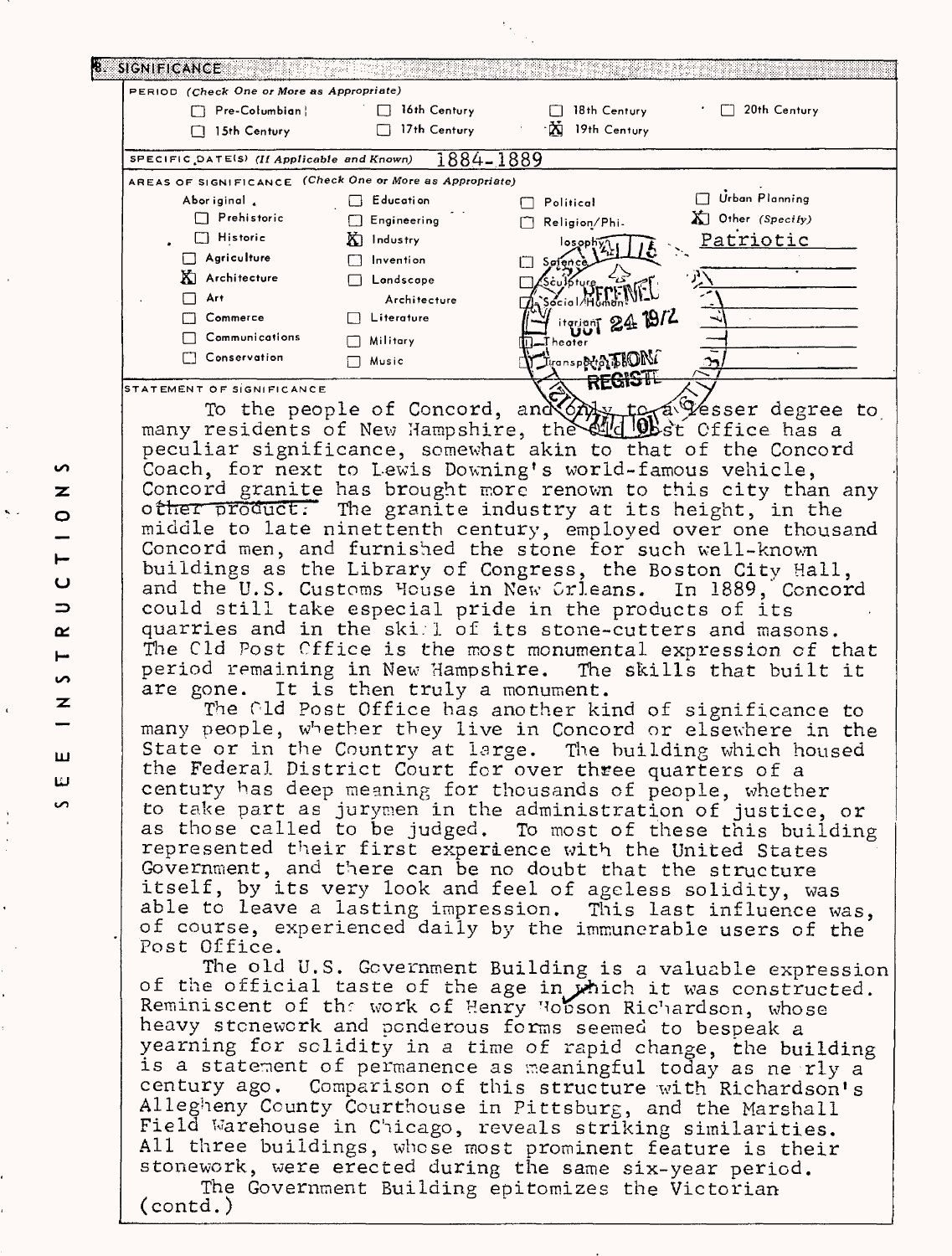| MAJOR BIBLIOGRAPHICAL REFERENCES                                                                                                                                  |                                                                                                                       |        |  |  |  |  |  |  |  |
|-------------------------------------------------------------------------------------------------------------------------------------------------------------------|-----------------------------------------------------------------------------------------------------------------------|--------|--|--|--|--|--|--|--|
| William E. Chandler Papers, Box 21, N.H. Historical<br>Society Library, Concord, N.H.                                                                             |                                                                                                                       |        |  |  |  |  |  |  |  |
| William E. Chandler, Reminiscences and Events in Concord's<br>History, An Address (Concord, N.H.: Rumford Printing Co.,                                           |                                                                                                                       |        |  |  |  |  |  |  |  |
| $1904)$ , $21-22$ .<br>Giles Wheeler, Wheeler Genealogy (Concord, N.H.:                                                                                           | Rumford                                                                                                               |        |  |  |  |  |  |  |  |
| Printing Co., 1908), 44.                                                                                                                                          | The Granite Monthly, 8(1885), 276; 23(1897), 208, 212.                                                                |        |  |  |  |  |  |  |  |
| $($ contd.)                                                                                                                                                       |                                                                                                                       |        |  |  |  |  |  |  |  |
| 10. GEOGRAPHICAL DATA                                                                                                                                             |                                                                                                                       |        |  |  |  |  |  |  |  |
| LATITUDE AND LONGITUDE COORDINATES<br>DEFINING A RECTANGLE LOCATING THE PROPERTY                                                                                  | LATITUDE AND LONGITUDE COORDINATES<br>0<br>DEFINING THE CENTER POINT OF A PROPE<br>OF LESS THAN TEN ACRES<br>R        |        |  |  |  |  |  |  |  |
| CORNER<br>LATITUDE<br>LONGITUDE                                                                                                                                   | LATITUDE<br>LONGITUDE                                                                                                 |        |  |  |  |  |  |  |  |
| Degrees Minutes Seconds   Degrees Minutes Seconds  <br>о.<br><b>NW</b>                                                                                            | Degrees Minutes Seconds<br>Degrees Minutes Seconds<br>$43^{\circ}12^{\circ}$<br>$24$ .<br>$71 \cdot 32$<br>$\cdot$ 23 |        |  |  |  |  |  |  |  |
| n<br><b>NE</b><br>$\bullet$<br>SE.                                                                                                                                |                                                                                                                       |        |  |  |  |  |  |  |  |
| SW.                                                                                                                                                               |                                                                                                                       |        |  |  |  |  |  |  |  |
| APPROXIMATE ACREAGE OF NOMINATED PROPERTY: $\Box$ ne and $\Diamond$ ne-halt<br>LIST ALL STATES AND COUNTIES FOR PROPERTIES OVERLAPPING STATE OR COUNTY BOUNDARIES |                                                                                                                       |        |  |  |  |  |  |  |  |
| STATE:<br>CODE                                                                                                                                                    | COUNTY<br>∙CODE                                                                                                       | ш      |  |  |  |  |  |  |  |
| STATE:<br>CODE                                                                                                                                                    | COUNTY:<br>CODE                                                                                                       | m      |  |  |  |  |  |  |  |
| STATE:<br>CODE                                                                                                                                                    | CODE                                                                                                                  | z      |  |  |  |  |  |  |  |
|                                                                                                                                                                   | COUNTY:                                                                                                               | ທ      |  |  |  |  |  |  |  |
| STATE:'<br>CODE                                                                                                                                                   | CODE<br>COUNTY:                                                                                                       |        |  |  |  |  |  |  |  |
| II. FORM PREPARED BY                                                                                                                                              |                                                                                                                       | ᅍ<br>c |  |  |  |  |  |  |  |
| NAME AND TITLE:<br>John Rexford                                                                                                                                   |                                                                                                                       | О      |  |  |  |  |  |  |  |
| <b>ORGANIZATION</b>                                                                                                                                               | DATE                                                                                                                  |        |  |  |  |  |  |  |  |
| STREET AND NUMBER:                                                                                                                                                | 1972<br>July 24.                                                                                                      | o      |  |  |  |  |  |  |  |
| 283 Pleasent Street                                                                                                                                               |                                                                                                                       | z      |  |  |  |  |  |  |  |
| CITY OR TOWN:<br>Concord                                                                                                                                          | STATE<br>CODE<br>33<br>New Hampshire 03301                                                                            | n      |  |  |  |  |  |  |  |
| 12. STATE LIAISON OFFICER CERTIFICATION                                                                                                                           | NATIONAL REGISTER VERIFICATION                                                                                        |        |  |  |  |  |  |  |  |
|                                                                                                                                                                   |                                                                                                                       |        |  |  |  |  |  |  |  |
| As the designated State Liaison Officer for the Na-.<br>tional Historic Preservation Act of 1966 (Public Law                                                      | I hereby certify that this property is included in the                                                                |        |  |  |  |  |  |  |  |
| 89-665), I hereby nominate this property for inclusion                                                                                                            | National Register.                                                                                                    |        |  |  |  |  |  |  |  |
| in the National Register and certify that it has been<br>evaluated according to the criteria and procedures set                                                   |                                                                                                                       |        |  |  |  |  |  |  |  |
| forth by the National Park Service. The recommended                                                                                                               | Preservation<br>Director, Office of Archeology and Historjq                                                           |        |  |  |  |  |  |  |  |
| level of significance of this nomination is<br>ିମ<br>naal ∩<br>National $\Box$<br>State                                                                           |                                                                                                                       |        |  |  |  |  |  |  |  |
|                                                                                                                                                                   | Date                                                                                                                  |        |  |  |  |  |  |  |  |
| Name <sup>'</sup><br>Gilman<br>George                                                                                                                             | ATTEST:                                                                                                               |        |  |  |  |  |  |  |  |
|                                                                                                                                                                   |                                                                                                                       |        |  |  |  |  |  |  |  |
| Title Coxmissioner<br>Department of Resources                                                                                                                     | Keeper of The National Register                                                                                       |        |  |  |  |  |  |  |  |
| and Economic Development                                                                                                                                          | 4, 8, 72                                                                                                              |        |  |  |  |  |  |  |  |
| Date October 12, 1972                                                                                                                                             | Date<br>GPO 931-894                                                                                                   |        |  |  |  |  |  |  |  |

 $\mathcal{C}$ 

 $\ddot{\phantom{a}}$